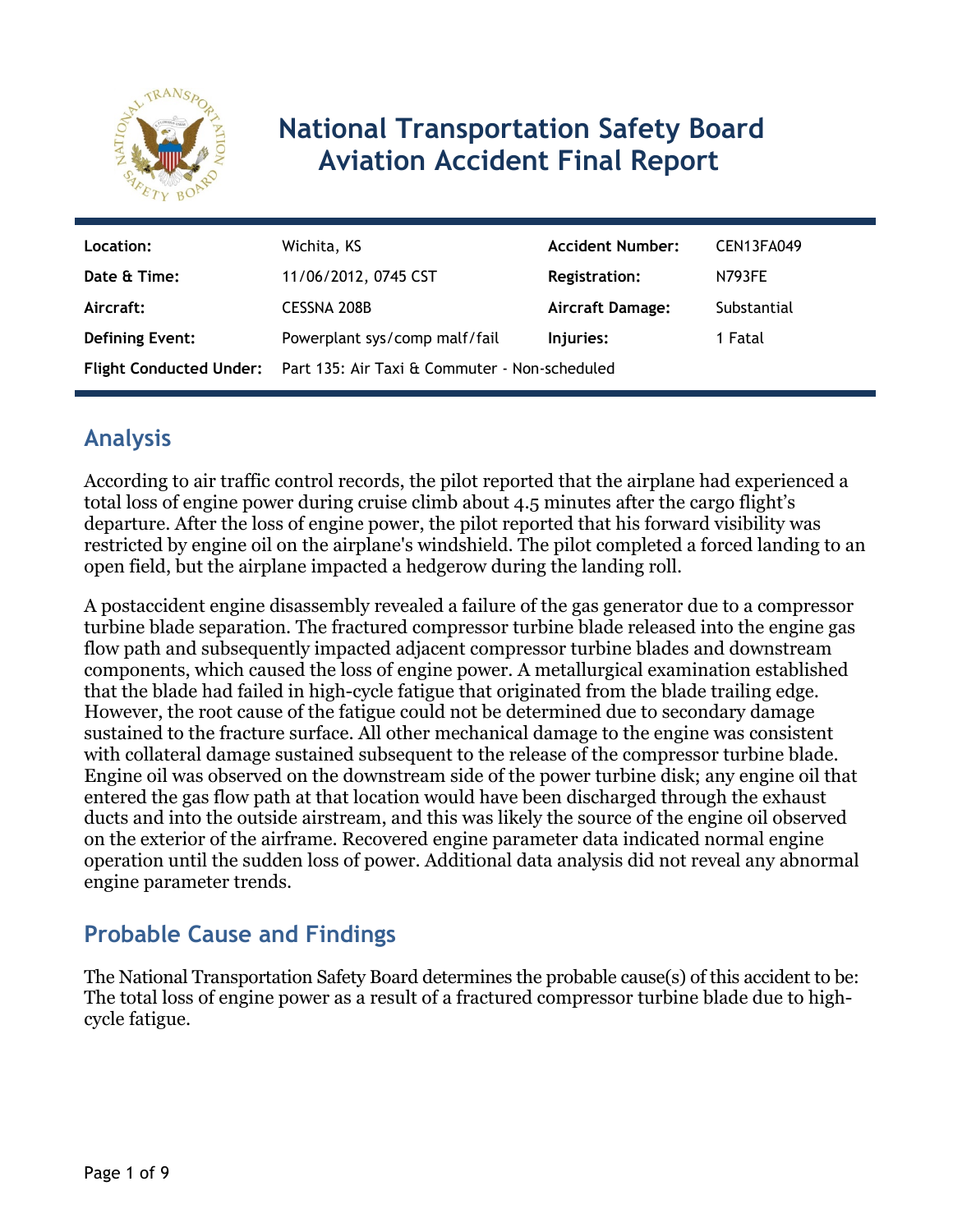### **Findings**

Aircraft **Turbine section - Failure (Cause)** Turbine section - Fatigue/wear/corrosion (Cause)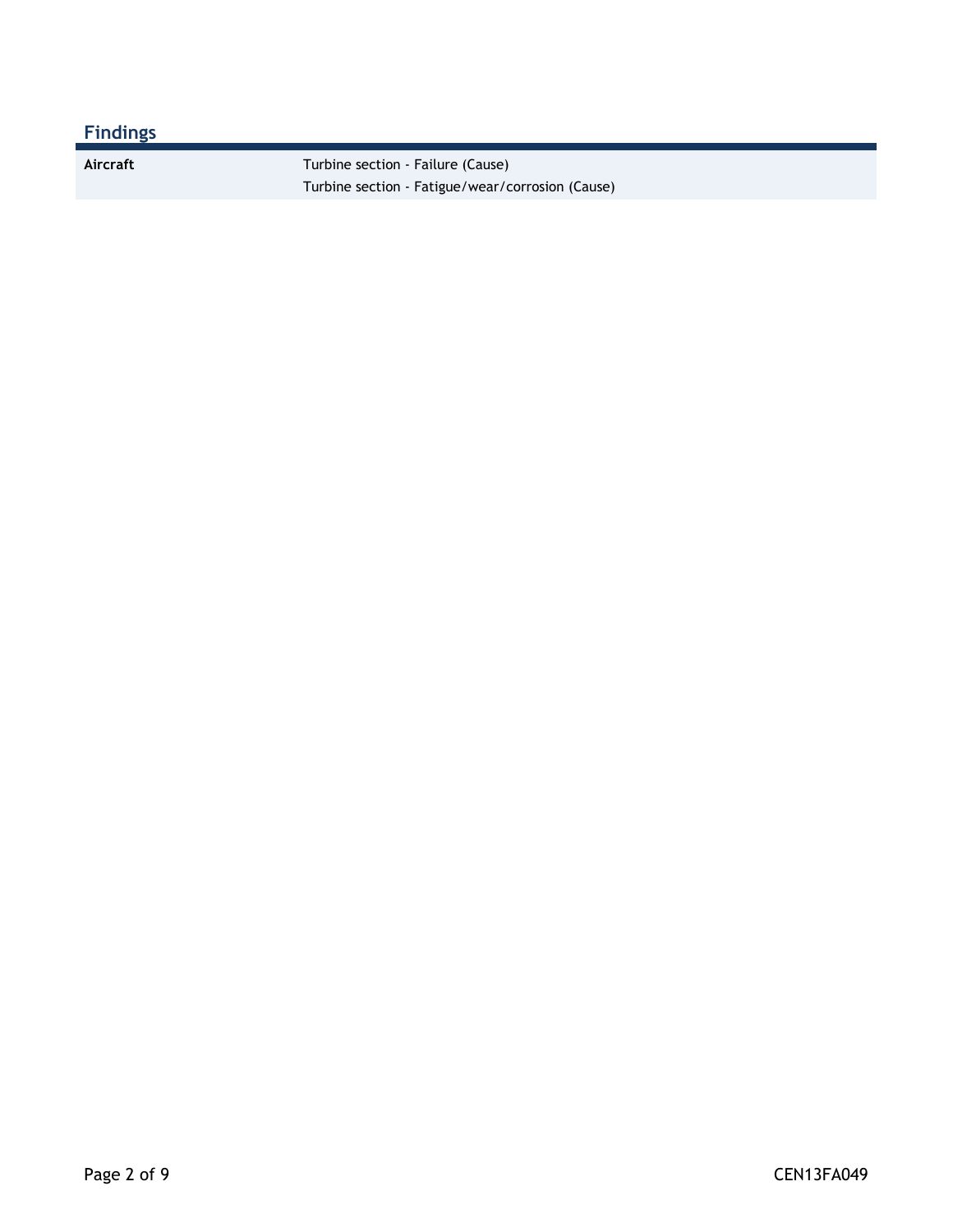## **Factual Information**

#### HISTORY OF FLIGHT

On November 6, 2012, about 0745 central standard time, a Cessna model 208B airplane, N793FE, was substantially damaged when it collided with a hedgerow during a forced landing following a loss of engine power near Wichita, Kansas. The loss of engine power occurred about 4-1/2 minutes after departing Wichita Mid-Continent Airport (ICT), Wichita, Kansas. The commercial pilot, who was the sole occupant, was fatally injured. The airplane was registered to the Federal Express Corporation and operated by Baron Aviation Services Incorporated, under the provisions of 14 Code of Federal Regulations Part 135 while on an instrument flight plan. Day visual meteorological conditions prevailed for the cargo flight that had the intended destination of Garden City Regional Airport (GCK), Garden City, Kansas.

According to air traffic control transmissions, at 0734:35 (hhmm:ss), the pilot requested an instrument flight rules clearance from ICT to GCK. Radar track data indicated that the airplane departed runway 19R approximately 0737:45. At 0738:18, the tower controller told the pilot to change to the departure control frequency. The departure controller then cleared the flight to proceed direct to GCK and to climb to 8,000 ft mean sea level (msl). The airplane continued to climb on a westerly heading until 0742:02, at which time the airplane began a left 180-degree turn back toward the departure airport. According to radar data, the airplane had reached 4,700 ft msl when it began the left turn.

At 0742:13, the pilot transmitted that his airplane had experienced a loss of engine power and that he was attempting to return to the departure airport. At 0742:31, the pilot asked if there were any nearby airports because he was unable to reach ICT. The departure controller provided vectors toward an airstrip that was approximately 2.5 miles southeast of the airplane's position. At 0743:46, the pilot advised that he could not see the airstrip because the airplane's windshield was contaminated with oil. At 0744:57, the pilot's final transmission was that he was landing in a grass field. The airplane was located about 2.2 miles south of ICT at 1,600 feet msl, about 300 feet above ground level (agl) at the time of the last transmission. The radar data continued northeast another 1/2 mile before radar contact was lost at 0745:15.

A witness to the accident reported that he was outside his residence when he observed the accident airplane overfly his position. He recalled that the airplane's propeller was not rotating and that he did not hear the sound of the engine operating. He stated that the airplane landed in a nearby agricultural field on a northeast heading. He reported that during the landing rollout the airplane impacted a hedgerow located at the northern edge of the field. The witness indicated that the pilot was unresponsive when he arrived at the accident site and that there was a small grass fire located 8 to 10 feet in front of the main wreckage.

#### PERSONNEL INFORMATION

According to Federal Aviation Administration (FAA) records, the pilot, age 52, held a commercial pilot certificate with single and multi-engine land airplane and instrument airplane ratings. He also held a flight instructor certificate with single and multi-engine land airplane and instrument airplane ratings. His last aviation medical examination was completed on April 2, 2012, when he was issued a second-class medical certificate with a limitation for corrective lenses.

The pilot's flight history was reconstructed using information provided by the operator. The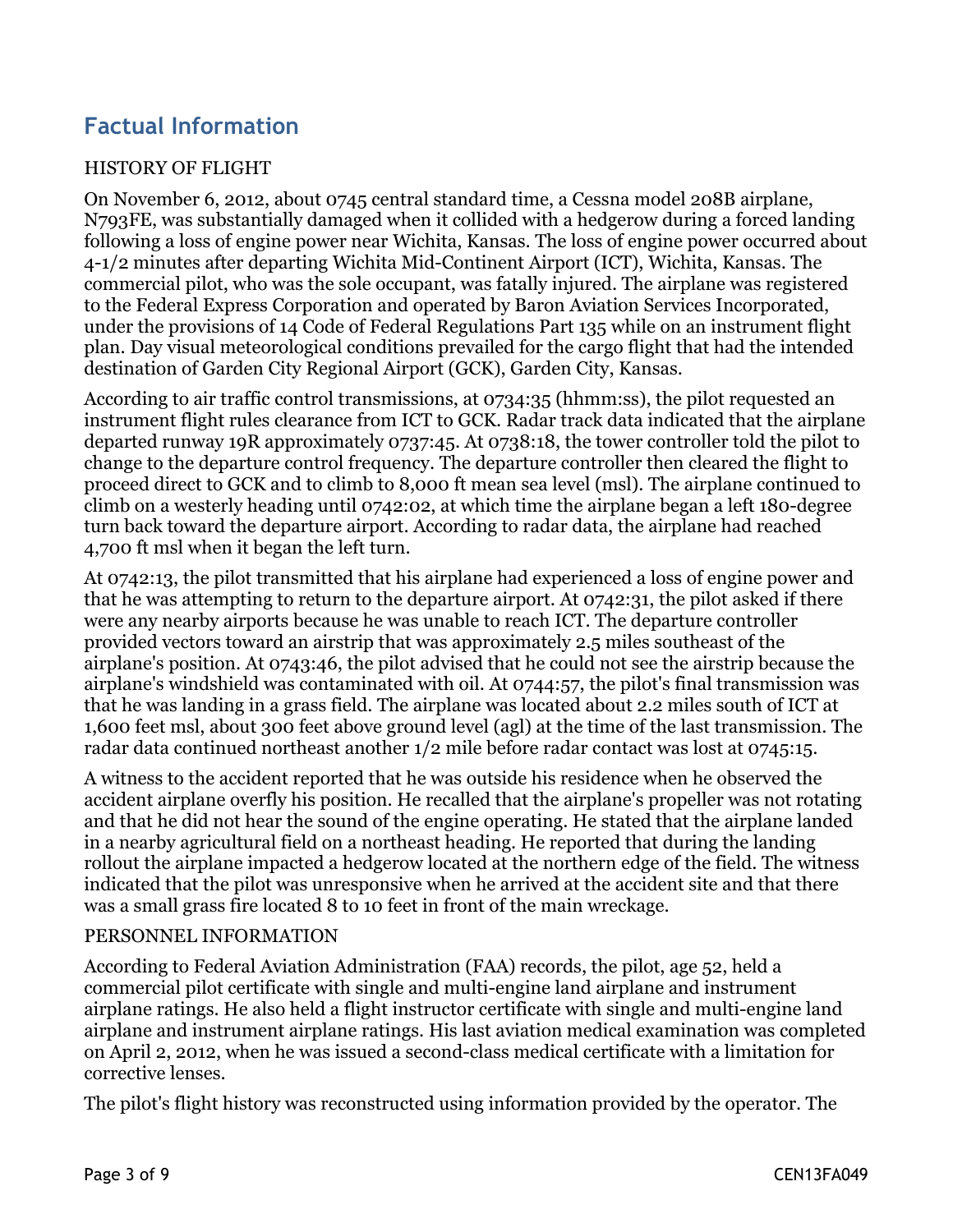pilot had been employed by the operator, Baron Aviation Services Incorporated, since September 2005. On April 11, 2012, the pilot reported having over 15,000 hours total flight experience, of which about 3,900 hours were accumulated in single engine airplanes and 11,000 hours in multi-engine airplanes. Company flight records indicated that he had flown 361.3 hours during the past year, 198.8 hours during the prior 6 months, 117.3 hours in the previous 3 months, and 30.8 hours in the last 30 days. The pilot had not flown during the 24 hour period before the accident.

According to training records, from August 20, 2012, through August 22, 2012, the pilot attended recurrent training for the Cessna model 208 airplane at FlightSafety International, located in Wichita, Kansas. The recurrent training consisted of 15 hours of ground instruction, 4 hours of simulator training, and 2 hours of flight briefing/debriefing. The pilot's most recent FAA Part 135 Proficiency/Qualification Check for the Cessna model 208B airplane was satisfactorily completed on August 22, 2012, following the recurrent training.

#### AIRCRAFT INFORMATION

The accident airplane was a 1991 Cessna model 208B airplane, serial number (s/n) 208B0291. The cargo airplane had a maximum takeoff weight of 8,750 pounds and was equipped for operation under instrument flight rules and in known icing conditions.

The accident airplane was issued a standard airworthiness certificate on November 27, 1991. The current FAA registration certificate was issued on January 8, 1992. The airplane was maintained under the provisions of a FAA-approved manufacturer inspection program. The last phase inspection was completed on September 28, 2012, at 10,790.6 hours total airframe time. A postaccident review of the maintenance records found no history of unresolved airworthiness issues. The airplane hour meter indicated 10,852.2 hours at the accident site.

The airplane was powered by one Pratt & Whitney model PT6A-114A, s/n PCE-17282, 675 shaft horsepower engine with a three bladed constant-speed McCauley propeller. The gas generator featured a three-stage axial, single-stage centrifugal compressor, a reverse annular-type combustion chamber, and a single stage compressor turbine. A single-stage power turbine drives a reduction gear assembly and power output drive flange.

Maintenance service records established that the engine had accumulated 13,466.6 hours since new (TSN) and 12,499 cycles since new (CSN). The last overhaul was completed by the Pratt & Whitney service facility located in Bridgeport, West Virginia, on April 12, 2001. The engine had accumulated 5,516.1 hours and 4,793 cycles since the last overhaul. The compressor turbine disk and blades were inspected by Pratt & Whitney Engine Services on April 13, 2006, at 4,999 TSN and 5,747 CSN. The last borescope inspection was completed on September 28, 2012, with no defects observed. At the time of the accident, the compressor turbine blades had accumulated 7,880 hours and 8,473 cycles since new.

#### METEOROLOGICAL INFORMATION

The closest weather observing station was located at the departure airport, about 2 miles north of the accident site. At 0753, the ICT automated surface observing system reported the following: wind 200 degrees magnetic at 5 knots, visibility 7 miles, few clouds at 6,500 feet above ground level (agl) and scattered clouds at 11,000 and 20,000 feet agl, temperature 4 degrees Celsius, dew point 2 degrees Celsius, and an altimeter setting of 30.08 inches of mercury.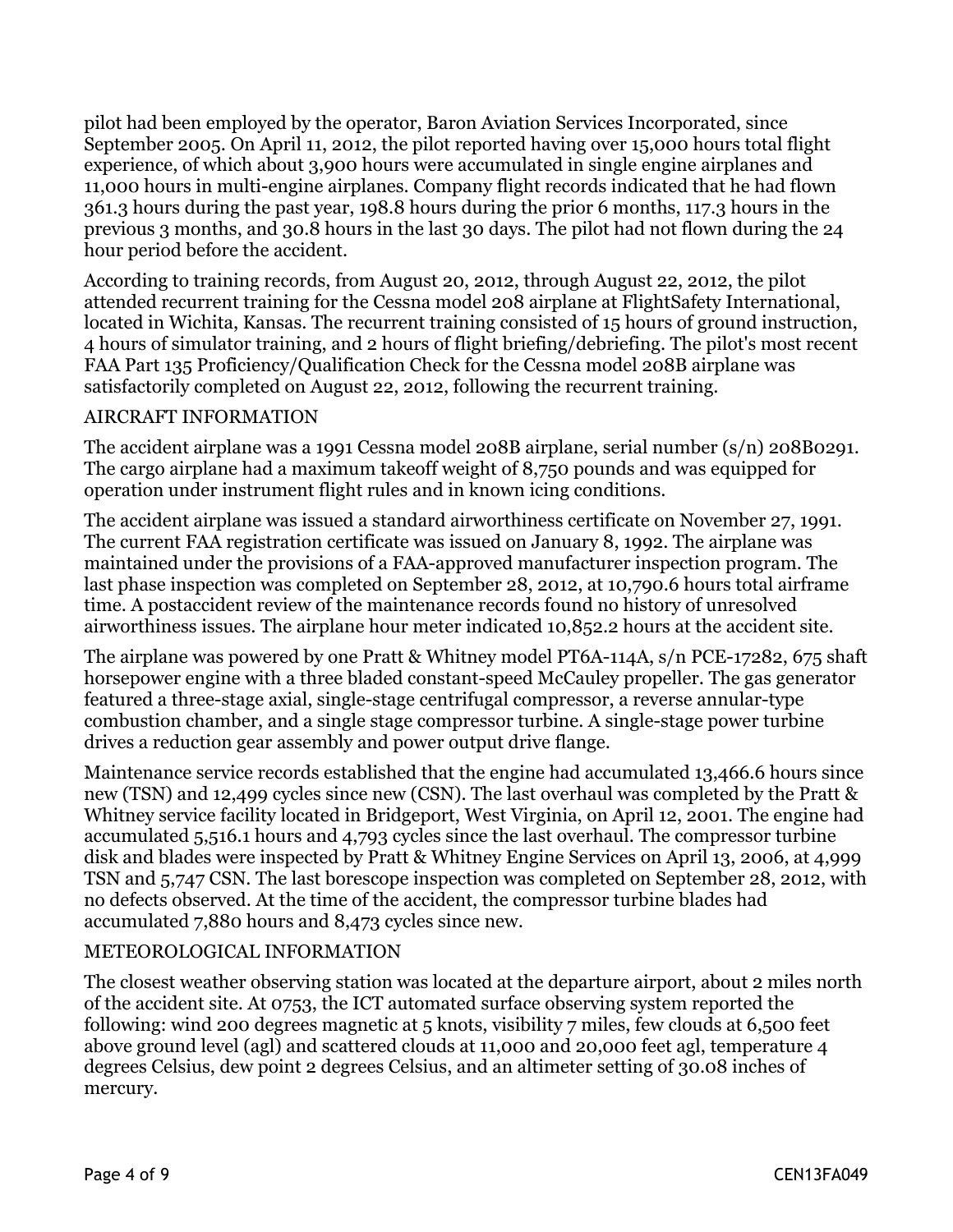#### COMMUNICATIONS

The accident flight was on an activated instrument flight rules (IFR) flight plan. A review of available ATC information indicated that the accident flight had received normal air traffic control services and handling. A transcript of the voice communications recorded between the accident flight and air traffic control are included with the docket materials associated with the investigation.

#### WRECKAGE AND IMPACT INFORMATION

An on-scene investigation was completed by representatives with the National Transportation Safety Board (NTSB), Federal Aviation Administration (FAA), Cessna Aircraft Company, Pratt & Whitney Canada, and the operator Baron Aviation Services Incorporated. The airplane landed in a recently planted field of winter wheat. The dry agricultural field contained depressions consistent with the spacing of the airplane landing gear. These tire tracks began about 518 feet from the hedgerow located on the northern border of the field. The airplane was found entangled with a large tree that was part of the hedgerow. The right side of the forward fuselage, including the right side of the cockpit, had collided with the trunk of the tree. Both wings were found partially separated from the fuselage. There was engine oil observed on the airframe, including the cockpit windshield, from the nose bowl aft to the empennage surfaces. The observed oil contamination was primarily located on the left side of the airframe. The pilot-side storm window was found open. The wing flaps were fully extended according to a measurement of the flap actuator jackscrew. Flight control cable continuity could not be established for the aileron cable circuit due to damage; however, all observed cable separations were consistent with overstress or were cut to facilitate wreckage recovery. Flight control cable continuity was confirmed to the rudder and elevator cable circuits. The emergency engine power lever was found stowed, the propeller lever was in the feathered position, and the both fuel control valves were in the OFF position. The propeller was found separated from the engine and all three blades were in a feathered position.

The engine remained attached to the airplane by one mount, cabling, and tubing. The engine did not exhibit any signatures of an in-flight fire or uncontained engine failure. Engine control continuity could not be established due to damage; however, all observed separations were consistent with overstress. The propeller governor control linkage was in the feathered position. The engine was retained for a teardown examination.

#### MEDICAL AND PATHOLOGICAL INFORMATION

On November 6, 2012, an autopsy was performed on the pilot at the Sedgwick County Regional Forensic Science Center, located in Wichita, Kansas. The cause of death was attributed to multiple blunt-force injuries to the head and torso. The autopsy did not reveal any shoulder or chest abrasions that could be attributed to the pilot wearing shoulder restraints during the accident. The FAA's Civil Aerospace Medical Institute (CAMI) located in Oklahoma City, Oklahoma, performed toxicology tests on samples obtained during the autopsy. The toxicological test results were negative for carbon monoxide, cyanide, ethanol, and all drugs and medications.

#### SURVIVAL ASPECTS

The postaccident examination revealed that the cabin volume, on the pilot's side of the cockpit, was not reduced and that there was limited structural displacement. The right side of the cabin had been reduced about 5-inches from the firewall aft to the rear door post and right wing root.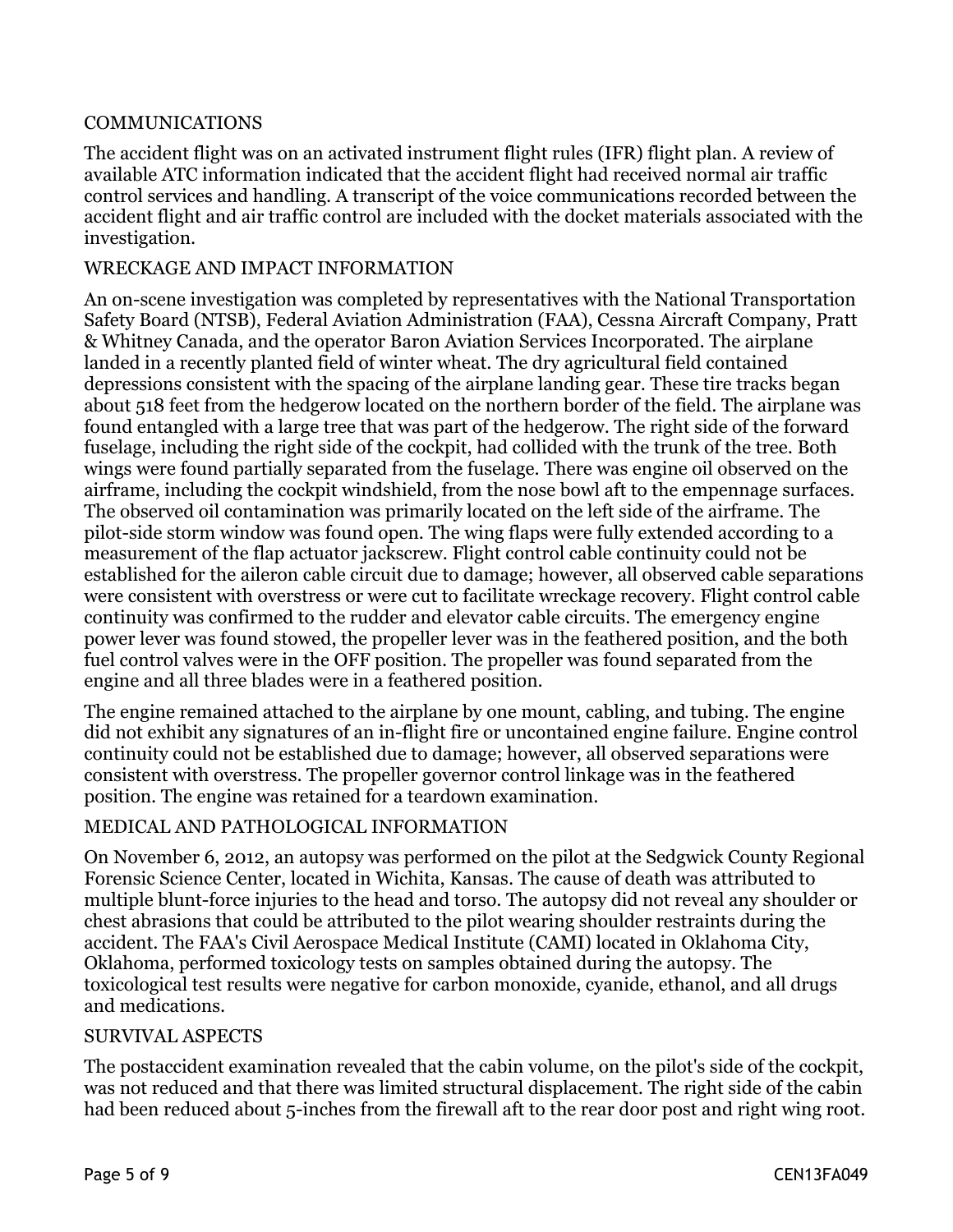The cockpit seats were equipped with four-point restraints. The pilot was located in the left cockpit seat and was found secured by the lap belt only (the available shoulder restraints did not appear to have been used during the accident). The lap belt had been cut by first responders.

#### TESTS AND RESEARCH

A disassembly of the engine revealed a failure of the gas generator due to a compressor turbine blade separation. The remaining compressor turbine blades exhibited features that were consistent with secondary damage following the initial blade separation. The power turbine exhibited significant asymmetrical damage with scoring noted on the No. 3 bearing air seal. The power turbine shaft housing was fractured adjacent to the reduction gearbox mating flange. Engine oil was observed on the downstream side of the power turbine disk. As such, any engine oil that entered the gas flow path at that location would have been discharged through the exhaust ducts. The airframe manufacturer was unable to determine another source for the engine oil that was observed on the exterior of the airframe.

A metallurgical examination of the separated compressor turbine blade revealed fracture features that were consistent with a fatigue failure. The fatigue initiated from the blade trailing edge and progressed along the blade chord-line to approximately mid-chord. The remainder of the blade fracture was consistent with tensile overload. Scanning electron microscope (SEM) examination revealed oxidation of the fracture surface from exposure to hot gases. Additionally, the fracture surface exhibited striations that further established that the fatigue initiated from the blade trailing edge. The observed damage to the blade trailing edge was consistent with secondary impact damage and was similar to damage observed on several other compressor turbine blades. A 0.060-inch section of the blade trailing edge, which included the fatigue initiation point, was missing due to the secondary impact damage. As such, the root cause of the fatigue initiation could not be determined. However, additional analysis established that the fracture was the result of high-cycle fatigue. Metallographic examination of the trailing edge revealed no material anomalies or defects. There was no evidence of hot corrosion on the compressor turbine blades or disk serrations. Energy dispersive spectrometry (EDS) analysis confirmed that the chemical composition of the separated blade met the manufacturer's design specifications. Additionally, the airfoil thickness, measured at the beginning of the fracture surface, was within the manufacturer's drawing requirements. An examination of the compressor turbine disk revealed no evidence of damage that would have contributed to a fatigue fracture of the blade.

The accident airplane was equipped with a Pratt & Whitney Aircraft Data Acquisition System Plus (ADAS+) engine monitoring system. The engine monitor, model number EMU-A-010-3, serial number 1766, was shipped to the manufacturer for a non-volatile memory download. The recovered engine parameter data indicated normal engine operation until the sudden loss of power. Additional data analysis did not reveal any abnormal engine parameter trends.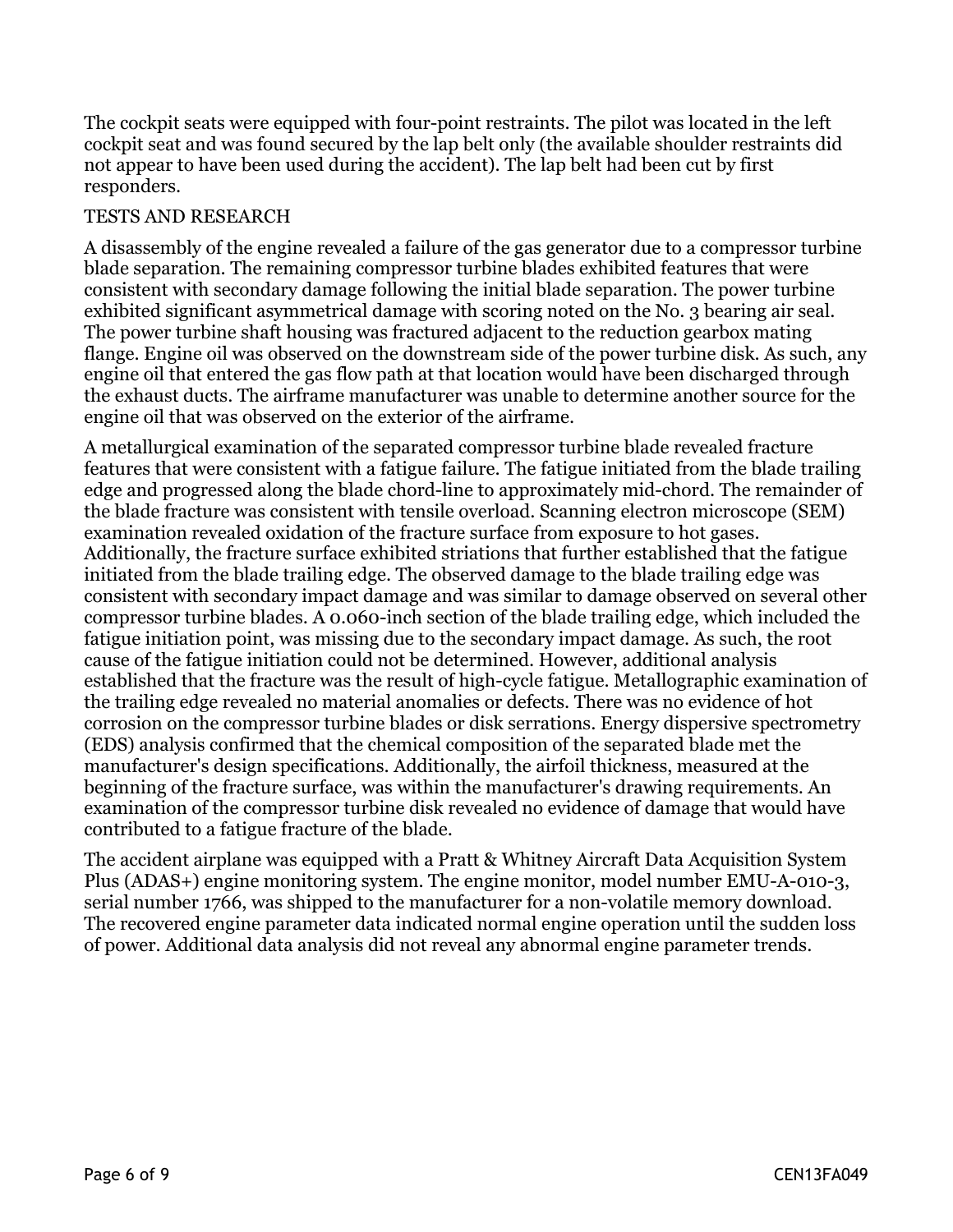### **History of Flight**

| Enroute-climb to cruise | Powerplant sys/comp malf/fail (Defining event)<br>Loss of engine power (total) |
|-------------------------|--------------------------------------------------------------------------------|
| Landing                 | Off-field or emergency landing                                                 |
| Landing-landing roll    | Collision with terr/obj (non-CFIT)                                             |

### **Pilot Information**

| Certificate:                     | Flight Instructor; Commercial                                                                                                                                          | Age:                              | 52         |
|----------------------------------|------------------------------------------------------------------------------------------------------------------------------------------------------------------------|-----------------------------------|------------|
| Airplane Rating(s):              | Multi-engine Land; Single-engine<br>Land                                                                                                                               | Seat Occupied:                    | Left       |
| <b>Other Aircraft Rating(s):</b> | None                                                                                                                                                                   | <b>Restraint Used:</b>            | Seatbelt   |
| Instrument Rating(s):            | Airplane                                                                                                                                                               | <b>Second Pilot Present:</b>      | No         |
| Instructor Rating(s):            | Airplane Multi-engine; Airplane<br>Single-engine; Instrument Airplane                                                                                                  | <b>Toxicology Performed:</b>      | Yes        |
| <b>Medical Certification:</b>    | Class 2 With Waivers/Limitations                                                                                                                                       | Last FAA Medical Exam:            | 04/02/2012 |
| <b>Occupational Pilot:</b>       | Yes                                                                                                                                                                    | Last Flight Review or Equivalent: | 08/22/2012 |
| <b>Flight Time:</b>              | (Estimated) 15200 hours (Total, all aircraft), 117 hours (Last 90 days, all aircraft), 31 hours<br>(Last 30 days, all aircraft), 0 hours (Last 24 hours, all aircraft) |                                   |            |

### **Aircraft and Owner/Operator Information**

| Aircraft Make:                    | <b>CESSNA</b>                                                  | <b>Registration:</b>                     | <b>N793FE</b>            |
|-----------------------------------|----------------------------------------------------------------|------------------------------------------|--------------------------|
| Model/Series:                     | 208B                                                           | <b>Aircraft Category:</b>                | Airplane                 |
| Year of Manufacture:              |                                                                | <b>Amateur Built:</b>                    | <b>No</b>                |
| Airworthiness Certificate:        | Normal                                                         | Serial Number:                           | 208B0291                 |
| <b>Landing Gear Type:</b>         | Tricycle                                                       | Seats:                                   | 2                        |
| Date/Type of Last Inspection:     | 09/28/2012, AAIP                                               | <b>Certified Max Gross Wt.:</b>          | 8750 lbs                 |
| Time Since Last Inspection:       | 62 Hours                                                       | Engines:                                 | 1 Turbo Prop             |
| Airframe Total Time:              | 10852.2 Hours at time of<br>accident                           | <b>Engine Manufacturer:</b>              | Pratt & Whitney          |
| ELT:                              | C126 installed, activated, did<br>not aid in locating accident | <b>Engine Model/Series:</b>              | PT6A-114A                |
| <b>Registered Owner:</b>          | <b>Federal Express Corporation</b>                             | <b>Rated Power:</b>                      | 675 hp                   |
| Operator:                         | Baron Aviation Services,<br>Incorporated                       | <b>Operating Certificate(s)</b><br>Held: | On-demand Air Taxi (135) |
| <b>Operator Does Business As:</b> |                                                                | <b>Operator Designator Code:</b>         | <b>DEMA</b>              |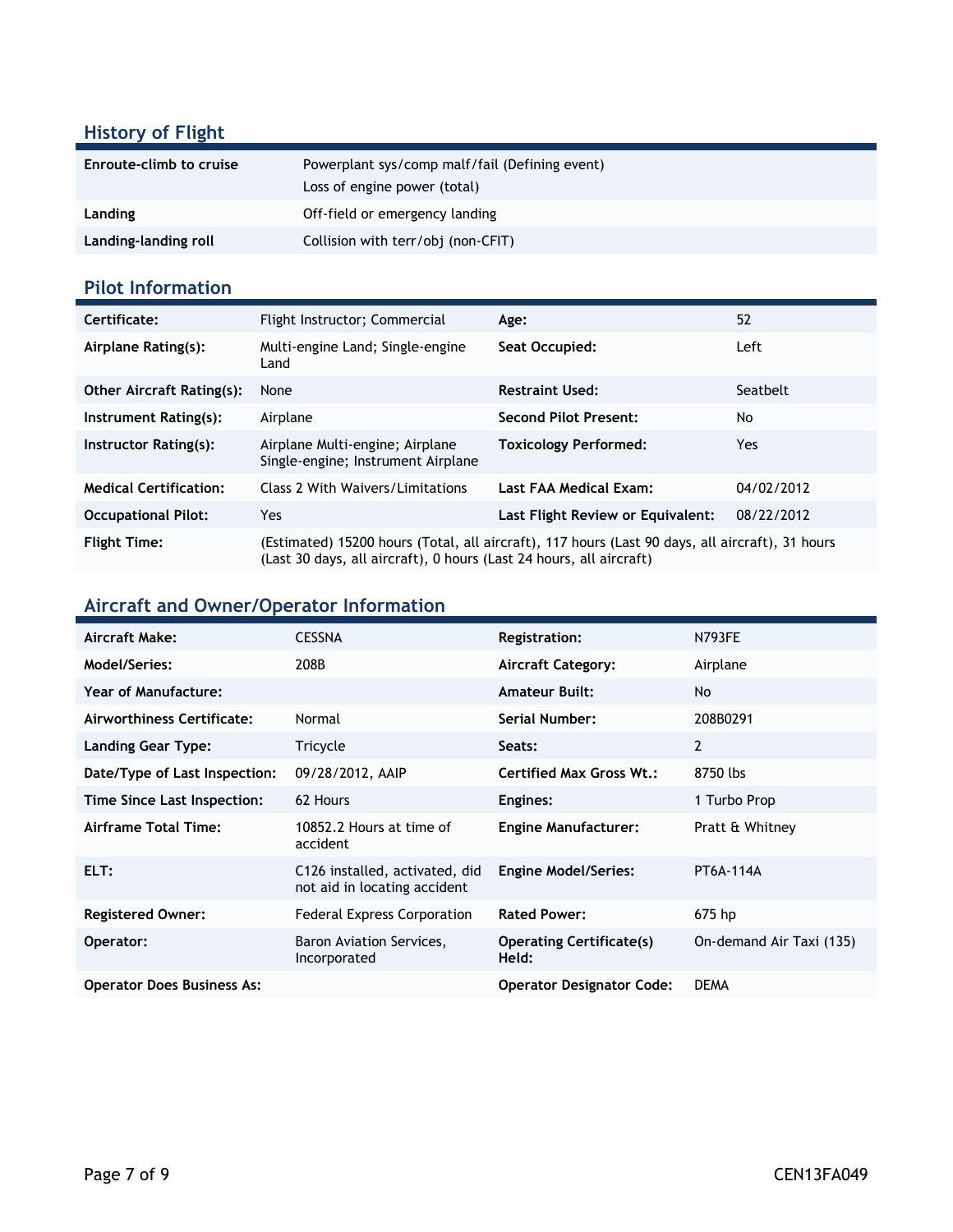### **Meteorological Information and Flight Plan**

| <b>Conditions at Accident Site:</b>     | <b>Visual Conditions</b>         | <b>Condition of Light:</b>                 | Day                        |
|-----------------------------------------|----------------------------------|--------------------------------------------|----------------------------|
| <b>Observation Facility, Elevation:</b> | $ICT, 1333$ ft msl               | Distance from Accident Site:               | 2 Nautical Miles           |
| <b>Observation Time:</b>                | 0753 CST                         | Direction from Accident Site:              | $360^\circ$                |
| <b>Lowest Cloud Condition:</b>          | Few / 6500 ft agl                | Visibility                                 | 7 Miles                    |
| Lowest Ceiling:                         | None                             | Visibility (RVR):                          |                            |
| Wind Speed/Gusts:                       | 5 knots /                        | <b>Turbulence Type</b><br>Forecast/Actual: | / None                     |
| <b>Wind Direction:</b>                  | $200^\circ$                      | Turbulence Severity<br>Forecast/Actual:    | / N/A                      |
| <b>Altimeter Setting:</b>               | 30.08 inches Hg                  | <b>Temperature/Dew Point:</b>              | $4^\circ$ C / 2 $^\circ$ C |
| <b>Precipitation and Obscuration:</b>   | No Obscuration; No Precipitation |                                            |                            |
| <b>Departure Point:</b>                 | Wichita, KS (ICT)                | Type of Flight Plan Filed:                 | <b>IFR</b>                 |
| Destination:                            | Garden City, KS (GCK)            | <b>Type of Clearance:</b>                  | <b>IFR</b>                 |
| <b>Departure Time:</b>                  | 0737 CST                         | Type of Airspace:                          | Class C                    |

### **Airport Information**

| Airport:             | Wichita Mid-Continent Airport (ICT) | <b>Runway Surface Type:</b>      | N/A            |
|----------------------|-------------------------------------|----------------------------------|----------------|
| Airport Elevation:   | 1333 ft                             | <b>Runway Surface Condition:</b> | Drv            |
| <b>Runway Used:</b>  | N/A                                 | IFR Approach:                    | None           |
| Runway Length/Width: |                                     | <b>VFR Approach/Landing:</b>     | Forced Landing |

# **Wreckage and Impact Information**

| Crew Injuries:          | 1 Fatal | Aircraft Damage:           | Substantial                                |
|-------------------------|---------|----------------------------|--------------------------------------------|
| Passenger Injuries:     | N/A     | <b>Aircraft Fire:</b>      | None                                       |
| <b>Ground Injuries:</b> | N/A     | <b>Aircraft Explosion:</b> | None                                       |
| Total Injuries:         | 1 Fatal |                            | Latitude, Longitude: 37.614722, -97.447778 |